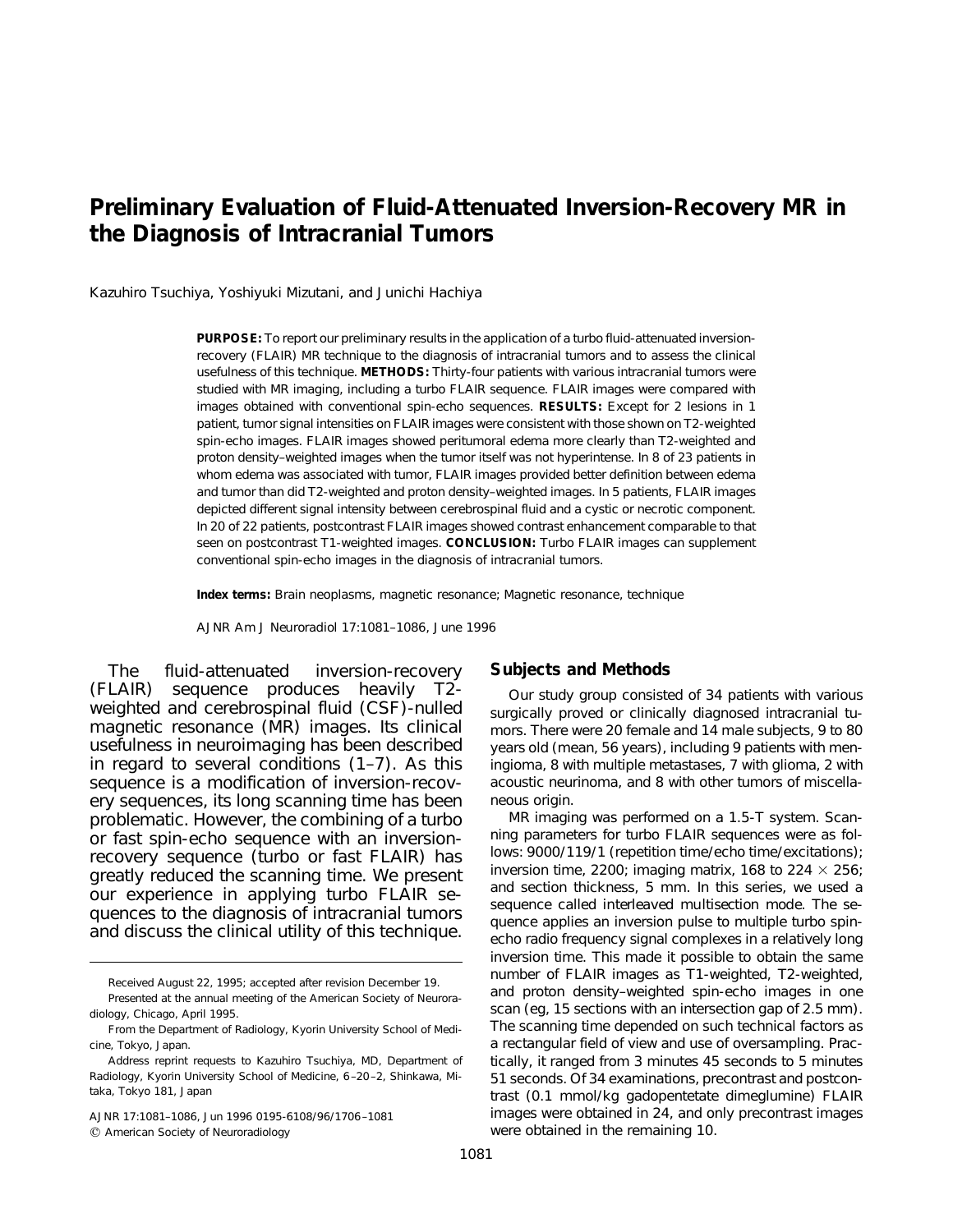Two neuroradiologists blinded to the pathologic disorder independently reviewed the MR images and reached a consensus in all patients. They compared the FLAIR images with a set of T2-weighted, proton density–weighted, and precontrast and postcontrast T1-weighted images. T2-weighted and proton density–weighted images were obtained in the double-echo manner using turbo spin-echo sequences. For patients whose postcontrast FLAIR images were available, the images were compared with precontrast FLAIR and postcontrast T1-weighted images. In 23 patients in whom tumor was associated with edema, the delineation of edema on precontrast FLAIR images was compared with that on T2-weighted and proton density– weighted images. Similar assessments were made for 8 patients in whom the tumor was found to contain a cystic or necrotic component at surgery. In the evaluation of edema, special attention was directed toward the distinction of edema from tumor.

#### **Results**

#### *Signal Intensity*

We identified a total of 72 lesions in this series. Tumors on precontrast FLAIR images were either isointense (34 lesions) or hyperintense (38 lesions) relative to white matter. Their signal intensity usually coincided with that on T2 weighted spin-echo images. However, two lung cancer metastases in one patient showed isointensity on FLAIR images and hyperintensity on T2-weighted spin-echo images. When a tumor was hyperintense and accompanied by edema, the tumor– edema interface was unclear because the edema was also hyperintense, as described below. One patient had a prepontine epidermoid tumor, which was isointense with CSF on conventional spin-echo images but was hyperintense relative to CSF on FLAIR images (Fig 1). Before surgery, the lesion was thus considered unlikely to be an arachnoid cyst.

# *Peritumoral Edema*

In 23 patients in whom the tumor was associated with peritumoral edema, the edema was seen much better on FLAIR images as an area of hyperintensity than on T2-weighted or proton density–weighted spin-echo images. As to the ability to distinguish edema from tumor, FLAIR images were better than T2-weighted and proton density–weighted images in 8 patients, whereas FLAIR, T2-weighted, and proton density–weighted images were equal in the remaining 15 patients (Fig 2). In 7 of the latter 15 patients, tumor and edema were not differentiated, as both were equally hyperintense.

# *Contrast Enhancement on Postcontrast FLAIR Images*

Both precontrast and postcontrast FLAIR images were obtained in 22 patients, among whom postcontrast FLAIR images showed contrast enhancement of the tumors in 20. The enhancement made lesions more obvious than on precontrast images in 14 patients. However, in 4 patients, the tumor and surrounding edema became difficult to discriminate owing to contrast enhancement (Fig 3). In 2 lesions (1 glioma and a metastatic lesion), enhancement on postcontrast FLAIR images was not noted, although both were enhanced on postcontrast T1 weighted spin-echo images.

#### *Other Findings*

In 10 patients, FLAIR images incidentally demonstrated coexistent infarcts and/or periventricular abnormal intensity better than T2-weighted and proton density–weighted images did. In 3 of the 8 patients whose tumor contained a cystic or necrotic component, T2 weighted and proton density–weighted images provided better distinction between tumor and a cystic or necrotic component than did the FLAIR images. In the remaining 5 patients, FLAIR, T2-weighted, and proton density– weighted images were almost equal. However, in another group of 5 patients among these 8, FLAIR images were better at depicting different signal intensity between CSF and a cystic or necrotic component than were T2-weighted and proton density–weighted images (Fig 4). Postcontrast FLAIR images showed subarachnoid dissemination better than postcontrast T1 weighted spin-echo images did in 2 patients, 1 with glioblastoma and the other with lung cancer metastasis. Ultimately, FLAIR images provided no additional information on any of our patients.

### **Discussion**

It has been accepted that T2-weighted sequences are the most sensitive for detecting intracranial lesions with MR imaging. This is because, although both T1 and T2 signal are prolonged in many pathologic conditions, re-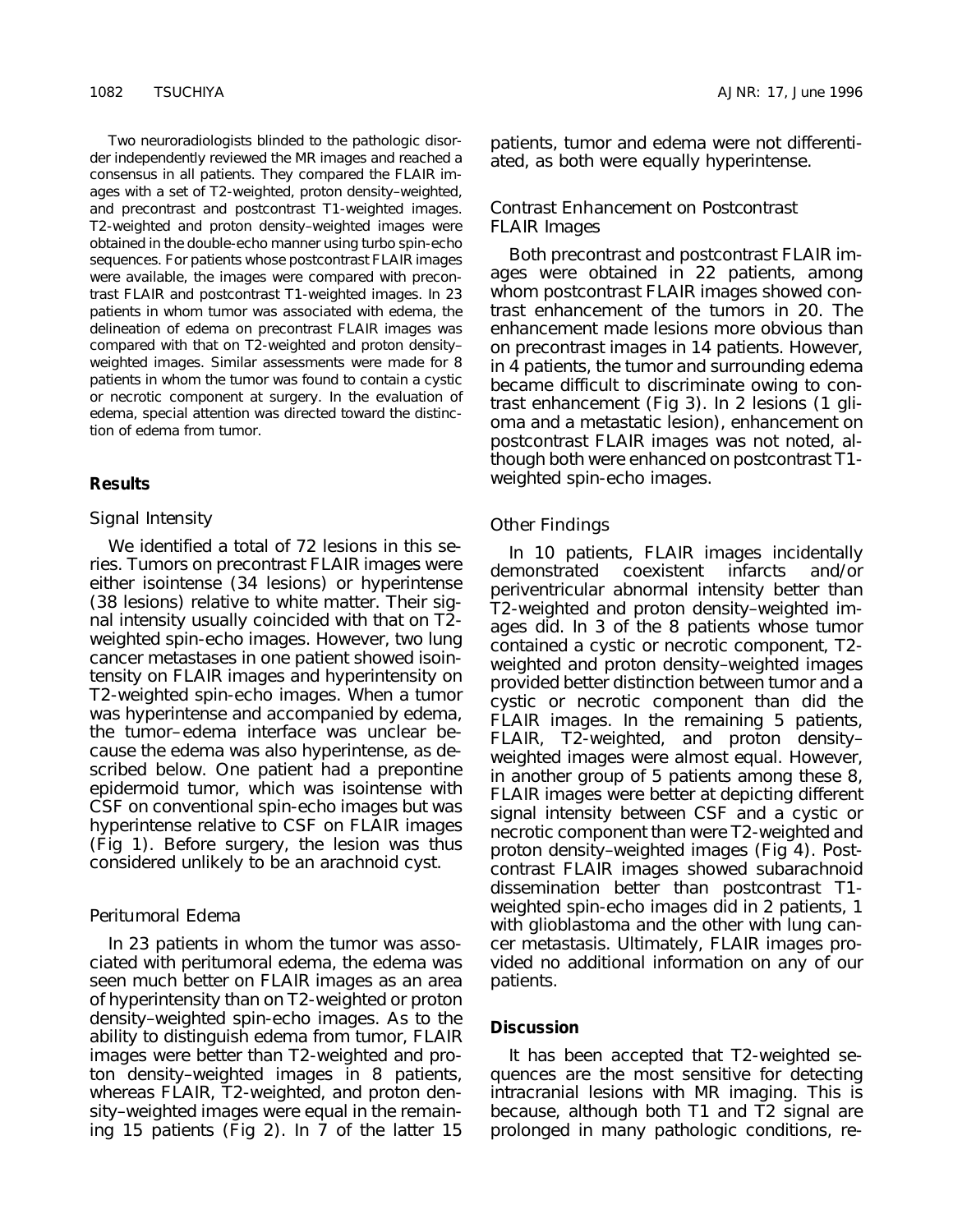

Fig 1. Surgically proved prepontine epidermoid in a 67-year-old man. T2 weighted turbo spin-echo image (4000/ 90/1) (*A*), proton density–weighted turbo spin-echo image (4000/22/1) (*B*), and T1-weighted spin-echo image (500/14/2) (*C*) all show the mass to be isointense with CSF. However, precontrast FLAIR image (9000/119/1, inversion time of 2200) (*D*) shows the mass to be hyperintense relative to CSF.

sultant lesion contrast is most conspicuous on T2-weighted images. The diagnostic value of T2-weighted spin-echo images has, therefore, been completely established. The FLAIR technique is a method of obtaining T2-weighted images that has been described by a group from Hammersmith Hospital (1–3, 8). The FLAIR sequence is an inversion-recovery pulse sequence designed to reduce greatly the signal from CSF. With this sequence, CSF artifacts are reduced and heavily T2-weighted images are attained with a long echo time (7).

Descriptions of the clinical application of the FLAIR technique to cerebral infarction, demyelinating diseases, inflammatory diseases, cerebral trauma, and subarachnoid hemorrhage have been reported  $(1, 5-7)$ ; however, its use in the diagnosis of intracranial tumors has been less widely recounted and has not been thoroughly investigated (1, 2, 5). With the sequence used in this study, the same number of sections can be obtained as with other routine sequences

in a reasonably short scanning time. These attributes motivated us to carry out this study.

Our results demonstrate that the signal intensities of tumors are usually similar to those on T2-weighted spin-echo images. In seven patients, neither FLAIR, T2-weighted, or proton density–weighted imaging was able to discriminate surrounding edema from a tumor. This is to be expected, as FLAIR is essentially a T2 weighted technique. On the other hand, many lesions in this series showed contrast enhancement on postcontrast FLAIR images. We speculate that signal intensity on FLAIR images is at least partially T1-dependent and that the enhancement was due to T1 shortening caused by administration of contrast material. However, in two patients, contrast enhancement was not seen on postcontrast FLAIR images that were obtained before the postcontrast T1-weighted images. We speculate that the time lag may have caused the so-called delayed enhancement. Meanwhile, in many patients, this en-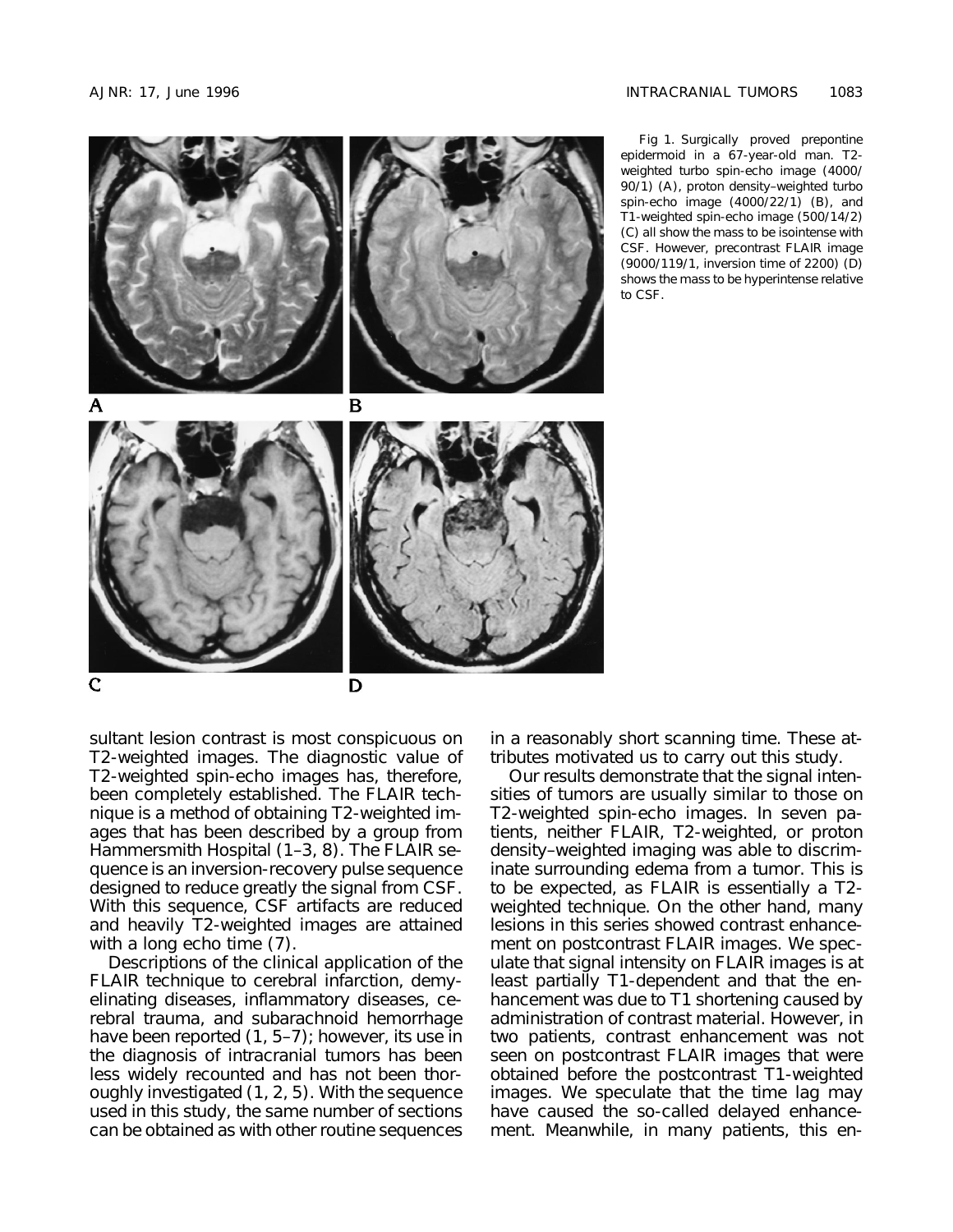Fig 2. Clinically diagnosed cerebellar metastasis from lung cancer in a 46-yearold man. On T2-weighted turbo spin-echo image (4000/90/1) (*A*) and proton density–weighted turbo spin-echo image (4000/ 22/1) (*B*), the demarcation of edema from tumor is indistinct. Postcontrast T1 weighted spin-echo image (500/14/2) (*C*) clearly depicts the tumor; and precontrast FLAIR image (9000/119/1, inversion time of 2200) (*D*) differentiates tumor from edema, as the tumor is isointense.



hancement resulted in better delineation of tumors than that seen on precontrast images. Conversely, in some patients, this enhancement made it difficult to discriminate tumors from edema (Fig 3). We advocate further studies to determine whether contrast medium is useful in the diagnosis of intracranial tumors using FLAIR sequences.

Cerebral edema, which has conventionally been evaluated on T2-weighted and proton density–weighted spin-echo images, was more clearly seen on FLAIR images than on either of these other two sequences in our 23 patients in whom edema was associated with tumor. Additionally, in 8 patients, FLAIR images were better at differentiating edema from tumor. Furthermore, FLAIR images clearly showed edema even if it extended into the cerebral cortex. We regard as noteworthy the clear demonstration of peritumoral edema on FLAIR images because its precise evaluation is important in the differential diagnosis and treatment of intracranial

tumors. FLAIR images may also be useful in influencing patient treatment, as they clearly depict coexistent infarcts or abnormal periventricular signal intensities in hydrocephalus.

In patients whose tumors had a cystic or necrotic component, the signal intensities of such areas were different from that of CSF on FLAIR images (Fig 4). Similar findings were noted in a patient with an epidermoid tumor (Fig 1). Thus, in terms of the contents of cystic or cavitary components, we may be able to obtain more information on FLAIR images than on conventional spin-echo images.

Artifacts related to CSF flow motion are frequently noted near the foramen of Monro, fourth ventricle, and aqueduct on FLAIR images. In addition, we also encountered artifactual hyperintensity lining the wall of the lateral ventricles. Indeed, in the two patients with subarachnoid tumor seeding (glioblastoma and lung cancer), abnormal periventricular hyperintensity simulated this artifact.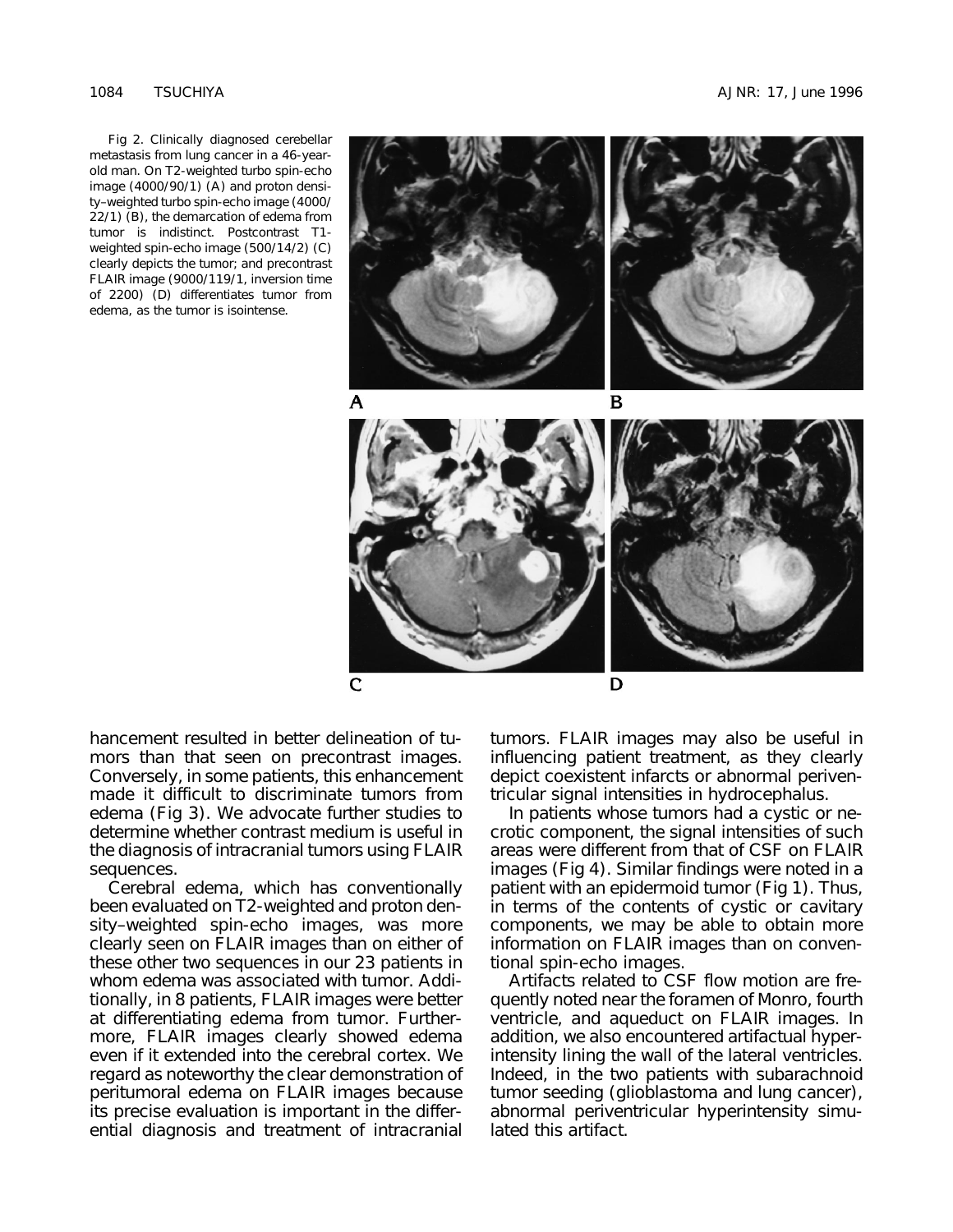

Fig 4. Surgically proved glioblastoma in a 76-year-old woman. T2-weighted turbo spin-echo image (4000/90/1) (*A*) shows histologically proved necrotic component to be isointense with CSF (*arrowheads*), which was similar to appearance on proton density–weighted image (not shown). Postcontrast T1-weighted spin-echo image (500/14/2) (*B*) clearly depicts the necrotic part of the tumor (*arrowheads*). Precontrast FLAIR image (9000/119/1, inversion time of 220) (*C*) shows necrotic component to be hyperintense relative to CSF and almost isointense with solid part of tumor.

In summary, FLAIR images did not provide any information on our patients that was not available on conventional T2-weighted or proton density–weighted spin-echo images. However, peritumoral edema was clearly demonstrated, and the FLAIR images often delineated edema from tumor, and distinguished CSF from a cystic or necrotic component, better than T2 weighted and proton density–weighted images did. From a clinical perspective, we note the advantage of a short scanning time and the availability of a number of sections with one scan that this technique provides. We thus agree with Rydberg et al (9) that the turbo FLAIR technique may be used as an adjunct to T2-weighted or proton density–weighted spinecho imaging and may even replace proton density–weighted imaging. However, further study is needed before the usefulness of this technique can be established in the diagnosis of intracranial tumors.

## **Acknowledgment**

We thank Anne G. Osborn, MD, Department of Radiology, University of Utah Medical Center, for her invaluable advice in preparing this manuscript.